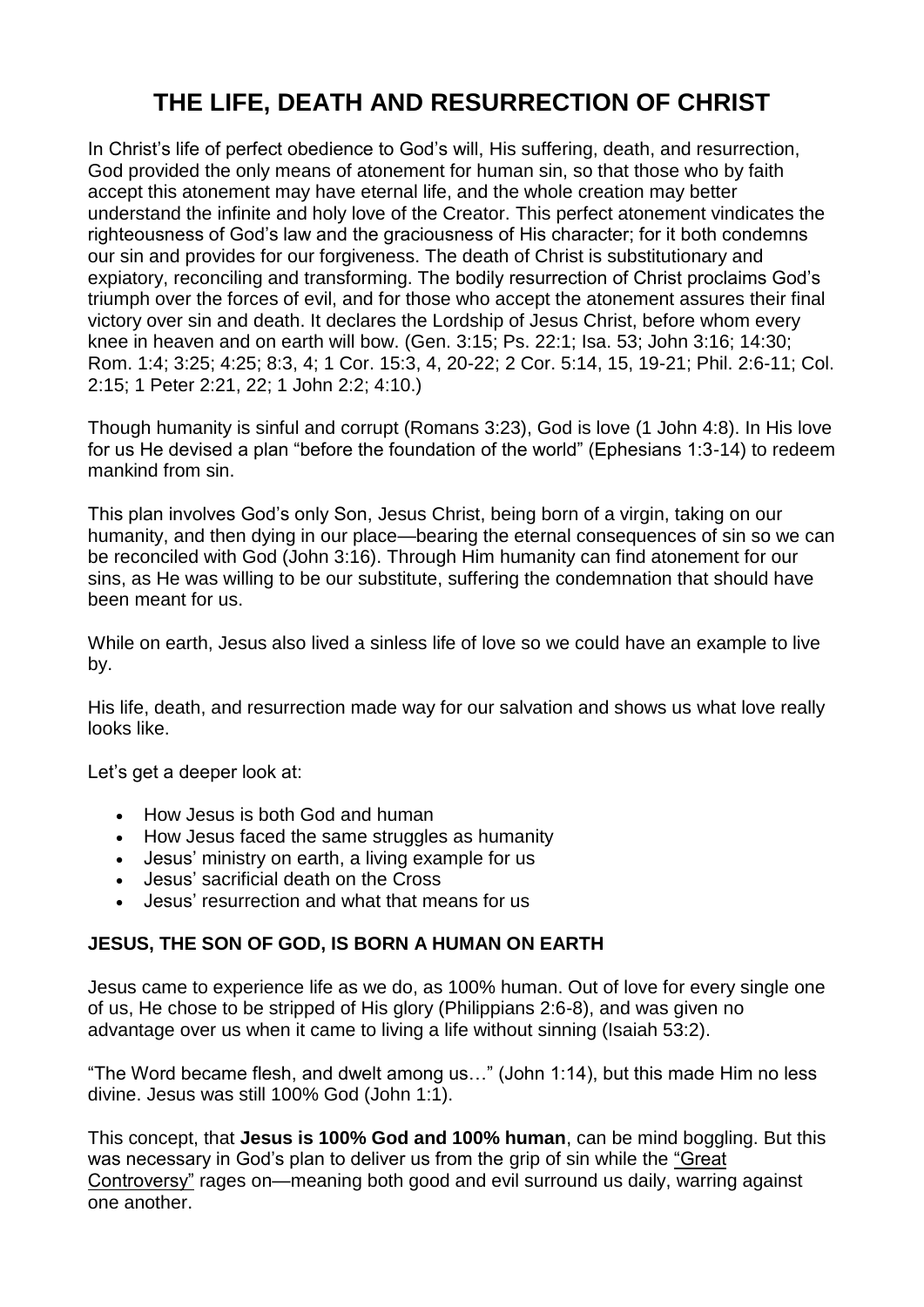So, Jesus, as part of the [Godhead,](https://www.adventist.org/trinity/) had to live a perfect life. Then His innocent blood could cover our sins and make it possible for us to inherit eternal life.

Philippians 2:6-8 says that even though Jesus is God, He set His divine nature aside and took on human nature. He came to serve us–to show us God's love for us and live as our example. He came to minister to people through his perfectly obedient life. He obeyed [the](https://www.adventist.org/father/) [Father](https://www.adventist.org/father/) in every way, even when it led to a humiliating death on a cross.

## **JESUS FACED THE SAME STRUGGLES WE FACE**

If Jesus had any advantage through His divinity, His life, death, and resurrection would not have served its purpose! Christ came to prove the love and fairness of God the Father.

His death in our place would mean nothing if He used His divinity to overcome sin. He faced every temptation and hardship known to man (Hebrews 4:15) and relied solely on the Holy Spirit for His strength.—**And we have access to this same power** (Romans 8:26-27).

Jesus can relate to any of our struggles because of what He went through for our sake. Think about how His life went:

# **HE WAS BORN IN HUMBLE CONDITIONS**

All the way back in the [Garden](https://www.adventist.org/creation/) of Eden, right after Adam and Eve's sin, God gave them the promise of a saviour. In spite of the many prophecies foretelling Jesus' mission to be "The Lamb of God," most of the world was looking in the wrong direction. They were looking for a powerful king who would free them from the oppression of the Romans.

But Scripture was clear: He was to be born of a virgin (Isaiah 7:14, 9:6) in the town of Bethlehem (Micah 5:2). His mother, Mary, gave birth to Him in a stable, and laid Him in a manger (Luke 2:7).

The only welcome he received was from humble shepherds at the prompting of angels (Luke 2:15-20).

#### **HE DID NOT GROW UP AMONG PRIVILEGE**

From His meager beginnings, He was raised in Nazareth, a town of insignificant if not poor reputation (John 1:46).

From what we know in the [Bible,](https://www.adventist.org/holy-scriptures/) Jesus grew up among the poor. He spent time with His mother learning from the scriptures. He worked alongside his father, learning his trade (Mark 6:3).

He spent time growing interpersonal relationships. And we know that He was aware of His mission at an early age (Luke 2:49).

*"And Jesus increased in wisdom and stature, and in favor with God and man" (Luke 2:52).*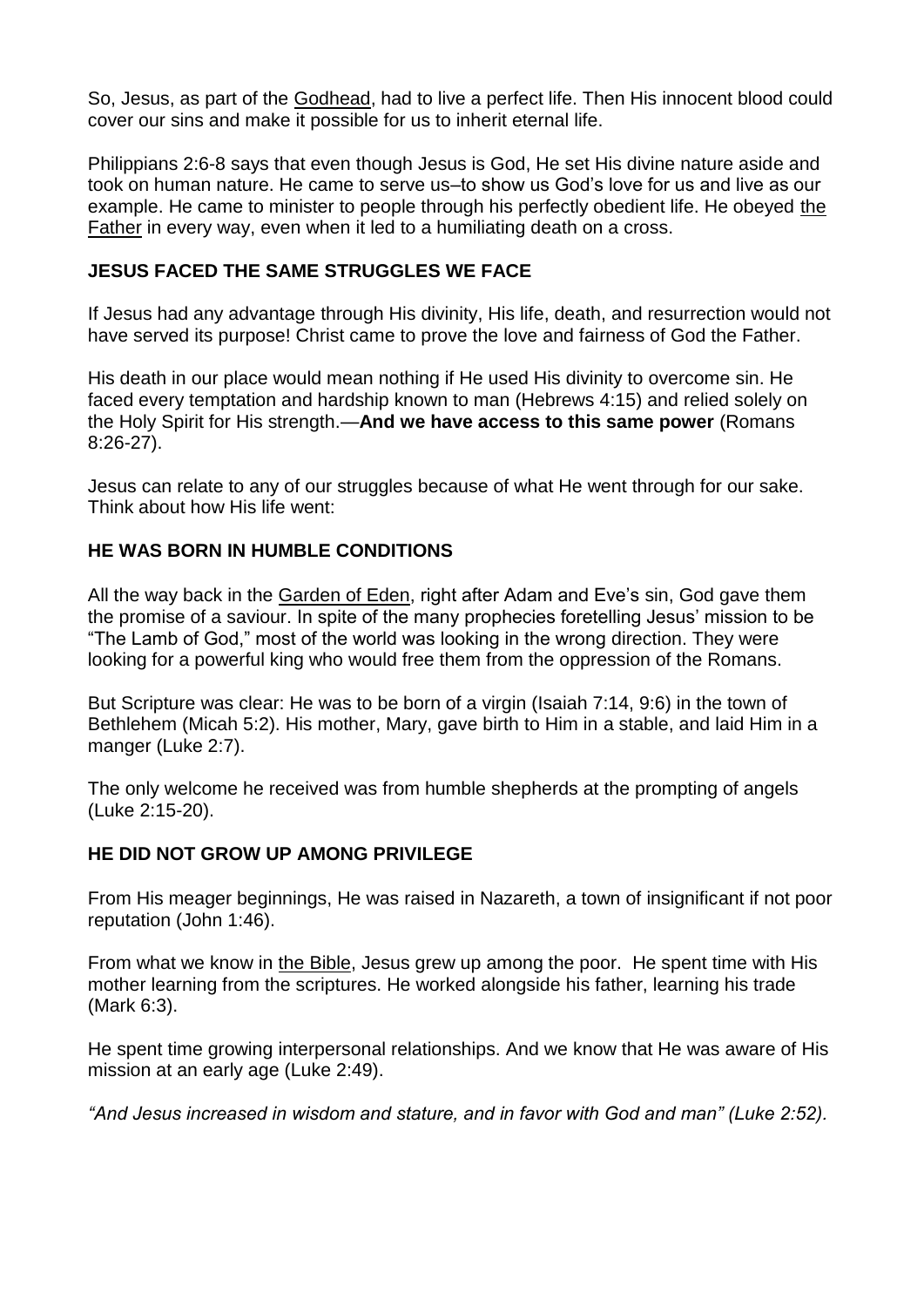## **HE WAS HOMELESS AND PENNILESS**

As an adult, Jesus focused on His ministry instead of gaining wealth or setting up a home. He "became poor" (2 Corinthians 8:9), with "nowhere to lay His head" (Luke 9:58).

## **HE WAS BULLIED BY RELIGIOUS LEADERS**

Jesus was constantly quoting Scripture, preaching love, healing the sick, and encouraging people to repent of their sins and focus on God. Yet, the Pharisees did not like the amount of influence He had..

Their pride and hypocrisy led them to watch Jesus' every move (Mark 2:16) and try to find ways to incriminate Him (Luke 13:12-16).

## **HE WAS TEMPTED BY THE DEVIL HIMSELF**

Jesus even dealt with direct temptation from Satan, who tried to get Him to doubt who He was and what He was on earth to accomplish (Matthew 4:1-11).

#### **CHRIST'S MINISTRY ON EARTH**

When Jesus was around 30 years old, He began His dedicated ministry. With His mission to "seek and save the lost" (Luke 19:10), He lived the rest of His life "taking the form of a servant" (Philippians 2:7) to everyone.

Though disadvantaged in every earthly way, Jesus gave freely. He gave his time. He gave His energy. He gave peace and healing. He gave love.

There are so many examples of Jesus healing the sick. He healed the blind (Matthew 20:30), deaf, mute (Mark 7:31-37), and crippled (Luke 5:17-26). He healed the diseased (Mark 5:25–34) and leprous (Luke 17:11-19).

He also cast out demons (Matthew 8:16) and even raised the [dead](https://www.adventist.org/death-and-resurrection/) (Luke 7:11-17).

*"The people were amazed when they saw the mute speaking, the crippled made well, the lame walking and the blind seeing" (Matthew 15:30-31).*

And Jesus travelled, visiting other cities and countries and people groups, "teaching in their synagogues and proclaiming the gospel of the kingdom, and healing every kind of disease and every kind of sickness" (Matthew 9:35).

Jesus often drew a crowd with His sermons and parables (Matthew 5-7). He spent considerable time sharing good news with the poor (Matthew 11:5), and many others who were considered outcasts. He spent more time with everyday people than with those of high status—many of whom were corrupt and prideful.

But Jesus did confront the misguided religious leadership of His day (Matthew 23; John 8:1-11). All this while training His disciples to carry on His work after His death (Matthew 11:1, 28:16-20).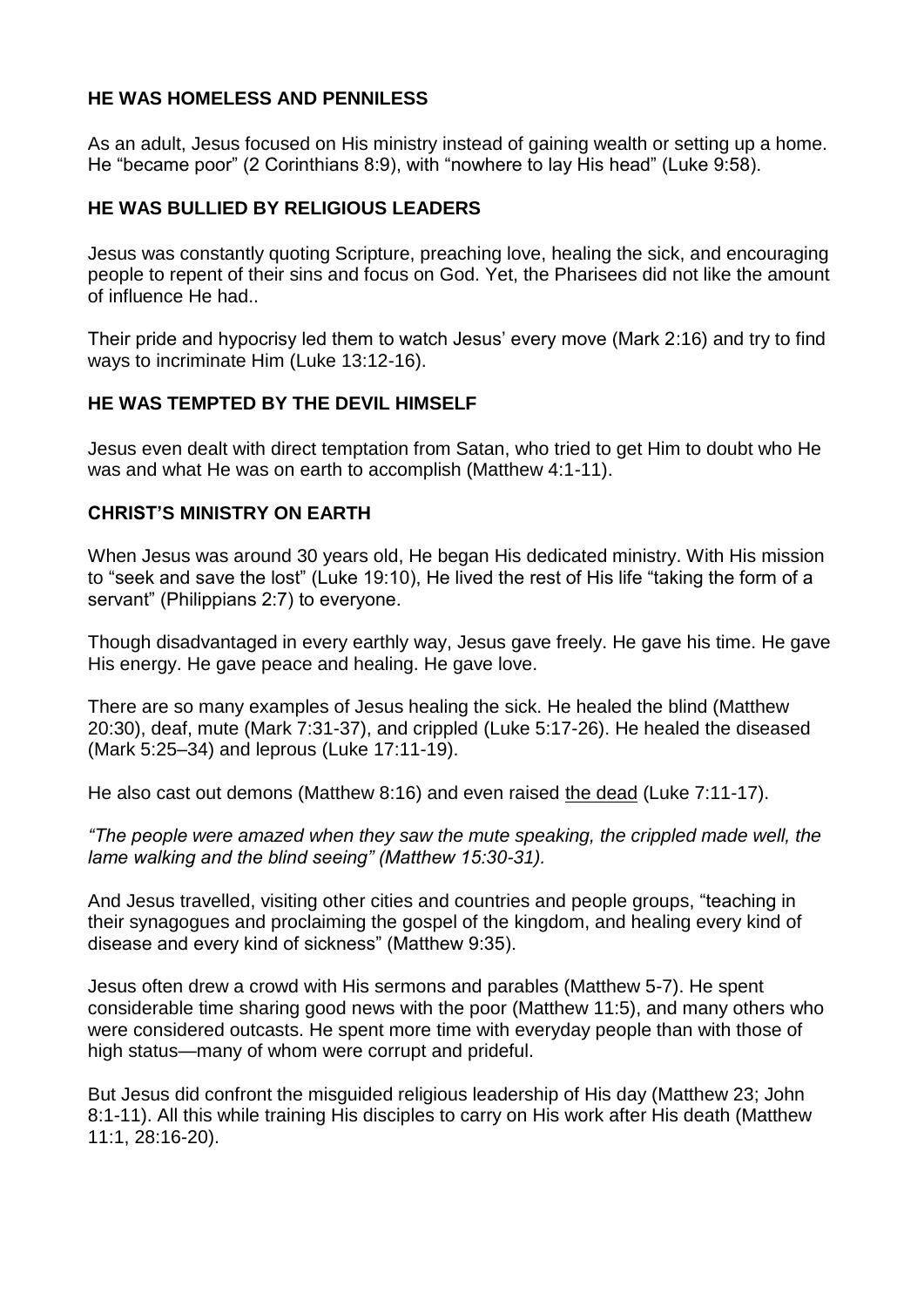Even while busy with all that, Jesus was intentional about His relationships with His disciples. They spent time getting to know each other while traveling, or in their family homes (Matthew 8:14; Mark 1:29).

Jesus took the time to have private conversations with those who needed Him (John 3:1- 21). He felt the needs of the people.

He fed the hungry (John 6:1-14). He touched the untouchable (Matthew 8:3).

He ate dinner with the outcasts of society (Luke 15:1).

He welcomed the involvement of children (Matthew 19:14).

Down to every last moment, each part of Jesus' life and ministry was a demonstration of the Father's love for us (John 14:9-11). Every move, every word was made to bring us back to His original plan for that relationship.

## **CHRIST'S DEATH**

The substitutional death of Jesus Christ is the ultimate sacrifice—the most loving, selfless act conceivable toward humanity.

*"Greater love has no one than this, that someone lay down his life for his friends" (John 15:13).*

The Israelites made sacrifices at the temple as part of the temple service. It was a foretelling of "the Lamb of God that takes away the sins of the world" (John 1:29; Leviticus 17:11).

But, even His disciples were so focused on their current lives that they still missed the point after Jesus told them plainly (Matthew 16:21-23). His mission was to save the world from sin, not to save the Jews from the Romans.

And the time had come for Jesus to fulfil the final parts of His ministry. While celebrating The Passover (Exodus 12) with His disciples, He knew it would be His last supper with them before He was put to death.

He was the sacrificial lamb (Luke 22:15; 1 Corinthians 5:7) that the ceremonial sacrifices in the Old Testament pointed toward. And He knew the religious leaders' evil plot to have him killed was already in motion (Matthew 26:15, 26:23-25).

So at this meal, now called the Lord's Supper, Jesus tried once more to tell His disciples why He must die.

*"This is my body given for you…This is my blood of the covenant, which is poured out for many for the forgiveness of sins" (Luke 22:19; Matthew 26:28).*

Even throughout the rest the story in Matthew 26, Peter and the other disciples still did not understand that Jesus had to pay the price for our sins in order for us, who are sinners, to be a part of God's family again.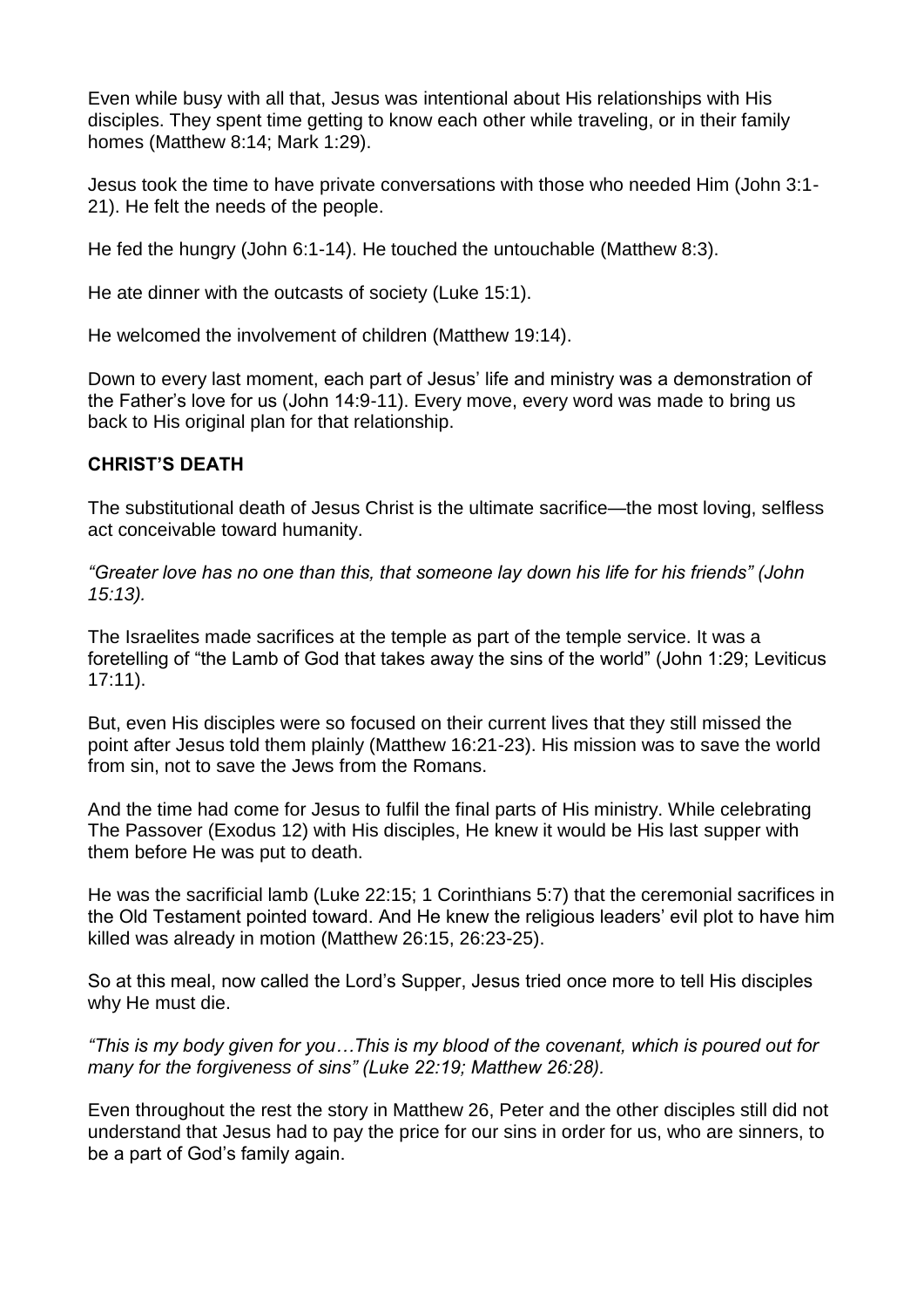Fortunately, Peter understood this significance later when he wrote, *"you were not redeemed with perishable things like silver or gold from your futile way of life inherited from your forefathers, but with precious blood, as of a lamb unblemished and spotless, the blood of Christ" (1 Peter 1:18-19).*

**Christ died a criminal's death in our place** (Philippians 2:8). Crucifixion was the punishment reserved for the worst offenders. And the corrupt religious leaders of the time abused their power to portray Jesus as a criminal.

Jesus was crucified between two thieves (Matthew 27:38). One man recognized who Jesus was and asked for salvation. Based on the story of the thief on the cross, we also know that it is never too late to accept the gift of grace! "Truly I tell you today, you will be with me in paradise" (Luke 23:43).

What makes this truly remarkable is that while we, as sinners, have broken the [law,](https://www.adventist.org/the-law-of-god/) Jesus did not (Isaiah 53:9). Yet He willingly took on our consequences.

"This is My commandment, that you love one another as I have loved you. Greater love has no one than this, that he lay down his life for his friends" (John 15:12-13).

Jesus' death on the cross was the ultimate expression of God's love (John 10:30).

When Christ died, the veil in the temple separating the Holy from the Most Holy Place was torn (Matthew 27:50-51). The sacrificial system that had pointed to Christ's death had been fulfilled.

We no longer have a need for a priest, but can [approach](https://www.adventist.org/christs-ministry-in-the-heavenly-sanctuary/) God directly because of what Jesus did for us (Hebrews 10:16-22). The Holy of Holies is now accessible to all.

Sin had separated us from God (Isaiah 59:2), but He chose us in spite of the cost. He loves us and takes pleasure in us, and it was His will that we be restored into a loving relationship with Him (1 John 4:10).

#### **CHRIST'S RESURRECTION**

We have a God who is not only willing to go to such great lengths to save us, but who is also powerful enough to overcome death. Christ's story does not end with death, but with resurrection and life!

*"For I delivered to you first of all that which I also received: that Christ died for our sins according to the Scriptures, and that He was buried, and that He rose again the third day according to the Scriptures…But now Christ is risen from the dead, and has become the Firstfruits of those who have fallen asleep. For since by man came death, by Man also came the resurrection of the dead. For as in Adam all die, even so in Christ all shall be made alive" (1 Corinthians 15:3-4, 20-22).*

**Our Saviour has overcome sin and death.** He rose on the third day and instead of creating a big fanfare, He appeared to two women before anyone else (Mark 16:7; John 20:11-18). Mary Magdalene was even considered an outcast by society.

So why would Jesus appear to her first? To answer this question we must consider the parallels between John 20 and Genesis 3.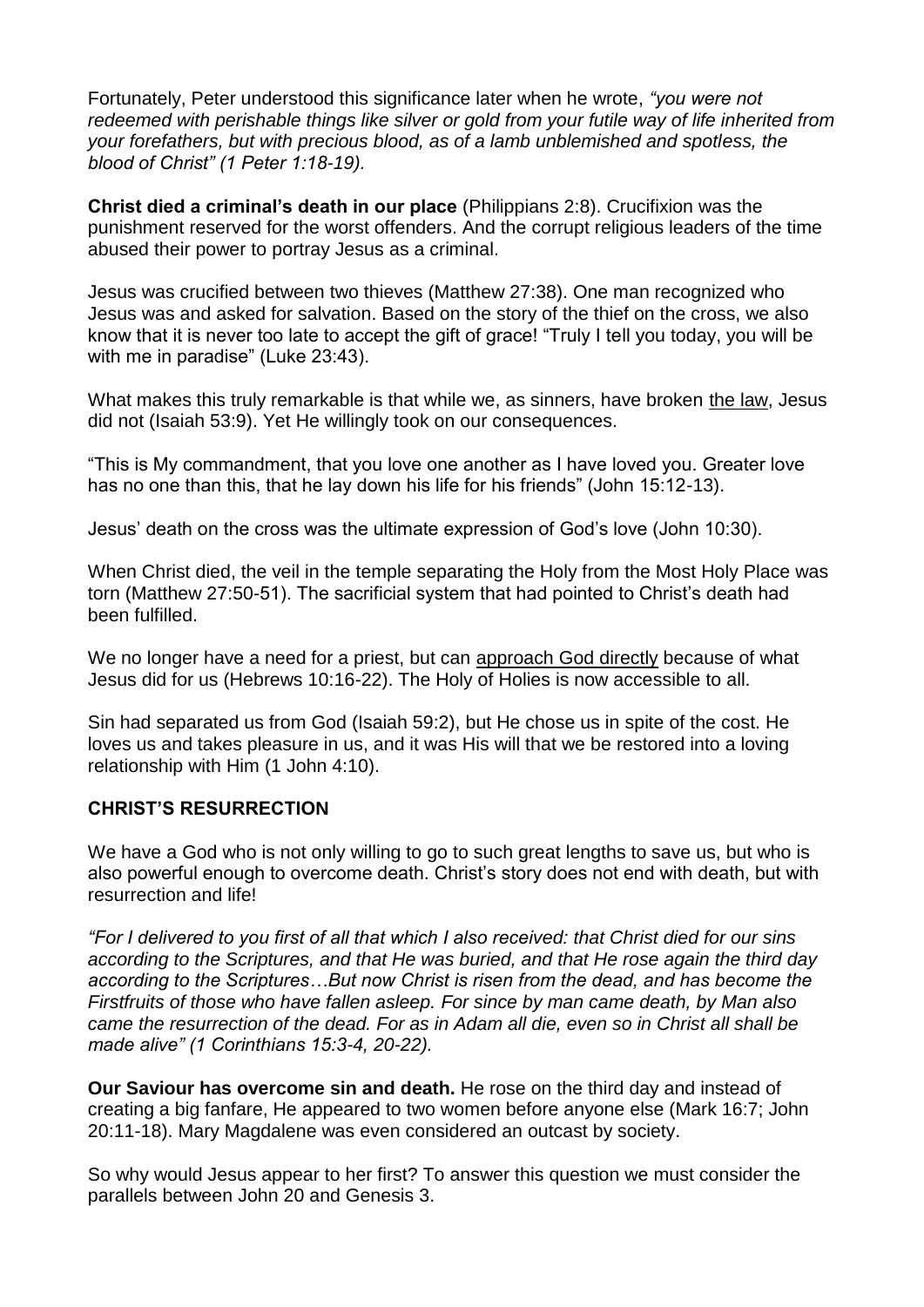Both stories took place in a garden. Both stories are about women. One was sinless yet was deceived and allowed sin to enter our world. The other was sinful yet sought forgiveness.

Eve was ashamed and tried to hide in the garden from an encounter with God. Mary, when she realized the gardener was Jesus, tried to embrace God in the garden of the tomb.

In Genesis 3 the angels were sent to bar access to the Tree of Life. In John 20 angels were sent to announce that Jesus was risen–that He is indeed "the Way, the Truth, and the Life" (John 14:6)!

God wants us to know that He has completely overcome Eden's curse.

*"Therefore, just as sin entered the world through one man, and death through sin, and in this way death came to all people, because all sinned…Consequently, just as one trespass resulted in condemnation for all people, so also one righteous act resulted in justification and life for all people. For just as through the disobedience of the one man the many were made sinners, so also through the obedience of the one man the many will be made righteous" (Romans 5:12, 18-19).*

**His resurrection is the triumph over evil and death.** Jesus has crushed the head of the serpent (Genesis 3:15). When He said, "It is finished," His work of salvation was done (John 19:30).

He took a [Sabbath](https://www.adventist.org/the-sabbath/) rest in the grave. Then He rose again the next day to triumphantly sit on His throne at the right hand of the Father (Hebrews 1:3).

*"O death, where is thy sting? O grave, where is thy victory? The sting of death is sin; and the strength of sin is the law. But thanks be to God, which giveth us the victory through our Lord Jesus Christ" (1 Corinthians 15:55-57).*

While Satan maliciously called God's perfect and loving character into question, in His infinite wisdom God allowed sin to play out so that no one would ever doubt His goodness again. Evil at the height of its power met love at the height of His power on the cross, and God won!

Satan had a claim over all of us because we are all sinners, but Jesus broke the bonds of sin and death.

*"The one who practices sin is of the devil; for the devil has sinned from the beginning. The Son of God appeared for this purpose, to destroy the works of the devil" (1 John 3:8).*

Jesus has overcome sin. He promises that His blood has covered our transgressions (Colossians 1:20). That is why we can look forward to His [second](https://www.adventist.org/second-coming/) coming and [judgement](https://www.adventist.org/millennium-and-the-end-of-sin/) [day.](https://www.adventist.org/millennium-and-the-end-of-sin/)

*"For we believe that Jesus died and rose again, and so we believe that God will bring with Jesus those who have fallen asleep in him. According to the Lord's word, we tell you that we who are still alive, who are left until the coming of the Lord, will certainly not precede those who have fallen asleep.*